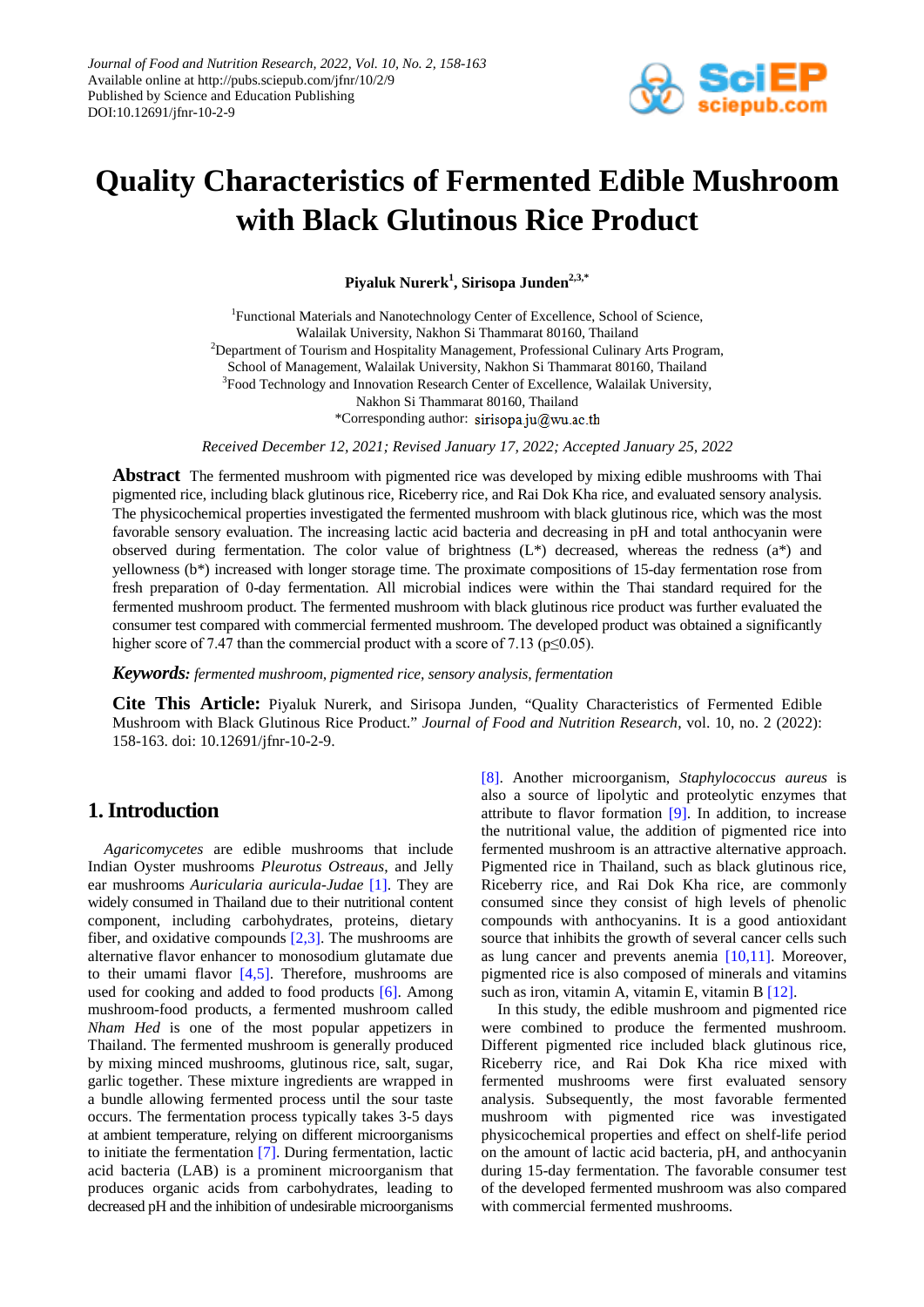# **2. Materials and Methods**

## **2.1. Materials**

White glutinous rice (Raitip brand), black glutinous rice (Raitip brand), Riceberry rice (Royal project brand), Rai Dok Kha rice (Thai Mueang city, Phang Nga, Thailand), Indian oyster mushroom, jelly ear mushroom , garlic, chili, and salt were obtained from local markets.

## **2.2. Preparation of Cooked White Glutinous Rice and Pigmented Rice**

The 100 g of white glutinous rice was immersed into the 200 mL water at room temperature  $(30 \pm 2^{\circ}C)$  for 6 h, then steamed for 20 min.  $(105 \pm 2^{\circ}\text{C})$  [\[13\].](#page-5-7) The 100 g of black glutinous rice was immersed into the 200 mL hot water (90  $\pm$  2°C) for 6 h, then steamed for 40 min. The 100 g of Riceberry rice was immersed into the 200 mL water at room temperature for 30 min., then steamed for 40 min. [\[14\].](#page-5-8) The 100 g of Rai Dok Kha rice was immersed into the 200 mL water at room temperature  $(30 \pm 2^{\circ}C)$  for 30 min., then steamed for 30 min. [\[15\].](#page-5-9) All types of rice were cooled down to ambient temperature before further experiment.

## **2.3. Preparation of Fermented Mushroom**

Both Indian oyster mushrooms and Jelly ear mushrooms were washed, shredded and steamed at 105°C for 20 min. Subsequently, a 40 g of steamed Indian oyster mushroom was squeezed to obtain mushroom juice for the fermented mushroom mixture solution. The preparation of fermented mushroom in this study was adapted from TISI (2004) [\[7\].](#page-5-2) All ingredients including steamed Indian oyster mushroom and Jelly ear mushroom, cooked pigmented rice, mushroom juice, garlic, chili, and salt were mixed. A 15 g of the mixture was packed into a plastic bag (5x6 cm), then tightly tied with a rubber band. Samples were incubated for 72 h at 30  $\pm$  1 C and 50  $\pm$  2% relative humidity [\(Figure 1A](#page-2-0)).

#### **2.3.1. Sensory Analysis**

The controlled fermented mushroom of white glutinous rice and 3 types of pigmented rice fermented mushroom were evaluated by a 9-point hedonic liking scale. This study was reviewed and approved by the Research Ethics Committee Walailak University (approval number: WUEC-21-050-01 and date 02/04/2021). Informed verbal consent was obtained from the 30 untrained panels. Each fermented mushroom was placed in a cup and individually served with 2.0 g of cabbage. The liking scale points were ranged from 1 - extremely dislike to 9 - extremely like with the sensory characteristics of appearance, color, smell, flavor, taste, texture, and overall liking [\[16\].](#page-5-10) The fermented mushroom with different types of pigmented rice that was obtained the highest score was then selected for further study.

#### **2.3.2. Physicochemical Analysis**

The fermented mushrooms were investigated the chemical and physical characteristics of energy, fat, protein, carbohydrate, sugar, sodium, ash, and moisture content using AOAC methodology AOAC. (2016) [\[17\].](#page-5-11) The Color value (CIE  $L^*a^*b^*$ ) was investigated using Spectrophotometer Cm-350d (Minolta, Japan). The color variations of each sample were determined by recording the average of three readings taken on the sample's surface. Color measurement was carried out in triplicate. The percentage of expressible moisture was measured as the weight loss resulting from the compression of the sample. The method to measure the weight loss was modified from Nakao (1991) [\[18\].](#page-5-12) Samples were cut into cylinders (1.5 x 3.0 cm), then placed between double layers of filter papers (Whatman No. 4), and subjected to the compression using a texture analyzer with a cylindrical aluminum probe (50 mm diameter). The measurement was performed at a crosshead speed of 3 mm sec-1 to 70% strain for 60 seconds. The expressible moisture content (%) was calculated as the ratio of the apparent expressible moisture to the total moisture content of the fermented mushroom determined by a moisture analyzer MA 30 (Sartorius, Germany). The percentage of released water was measured according to Funami et al. (1998) [\[19\]](#page-5-13) as the

$$
Released\ water = \frac{[(A-B)-C]}{A-C} \times 100
$$

Where A is the sample with peel weight (g), B is the sample without peel weight (g), and C is empty peel weight (g).

The freshly prepared fermented mushroom and 3, 6, 9, 12, and 15-day fermented mushroom were investigated the shelf life by analysis of pH using a pH meter (Mettler Teledo 320, Switzerland), amount of anthocyanin [\[17\],](#page-5-11) lactic acid bacteria (LAB) count. [\[20\]](#page-5-14) and microbial quantities including *Salmonella* spp. [\[21\],](#page-5-15) *Staphylococcus aureus*, *Clostridium perfringens*, *Escherichia coli*, yeast, and mold [\[22\].](#page-5-16)

#### **2.3.3. Consumer Acceptance Test**

following equation:

The most favorable fermented mushroom was evaluated consumer acceptance test compared to the commercial fermented mushroom. This study was reviewed and approved by the Research Ethics Committee Walailak University (approval number: WUEC-21-050-01 and date 02/04/2021). Informed verbal consent was obtained from 120 untrained consumers who were randomly selected as an accidental sampling varying in age and education level [\[23\].](#page-5-17) Each fermented mushroom was served with 2.0 g of cabbage. The preference scores were collected, including appearance, color, smell, flavor, taste, texture, and overall liking based on a 9-point hedonic scale from extremely dislike to extremely like.

#### **2.3.4. Statistical Analysis**

The statistical data analysis was performed using Statistical Package for Social Sciences (SPSS) version 21 (SPSS Inc., Chicago, II, USA). The data were analyzed using ANOVA, followed by Duncan's new multiple range test to evaluate the significant difference for the sensory test. The developed fermented mushroom was compared the commercial fermented mushroom by statistical t-test at the 5 % level of significance [\[24\].](#page-5-18)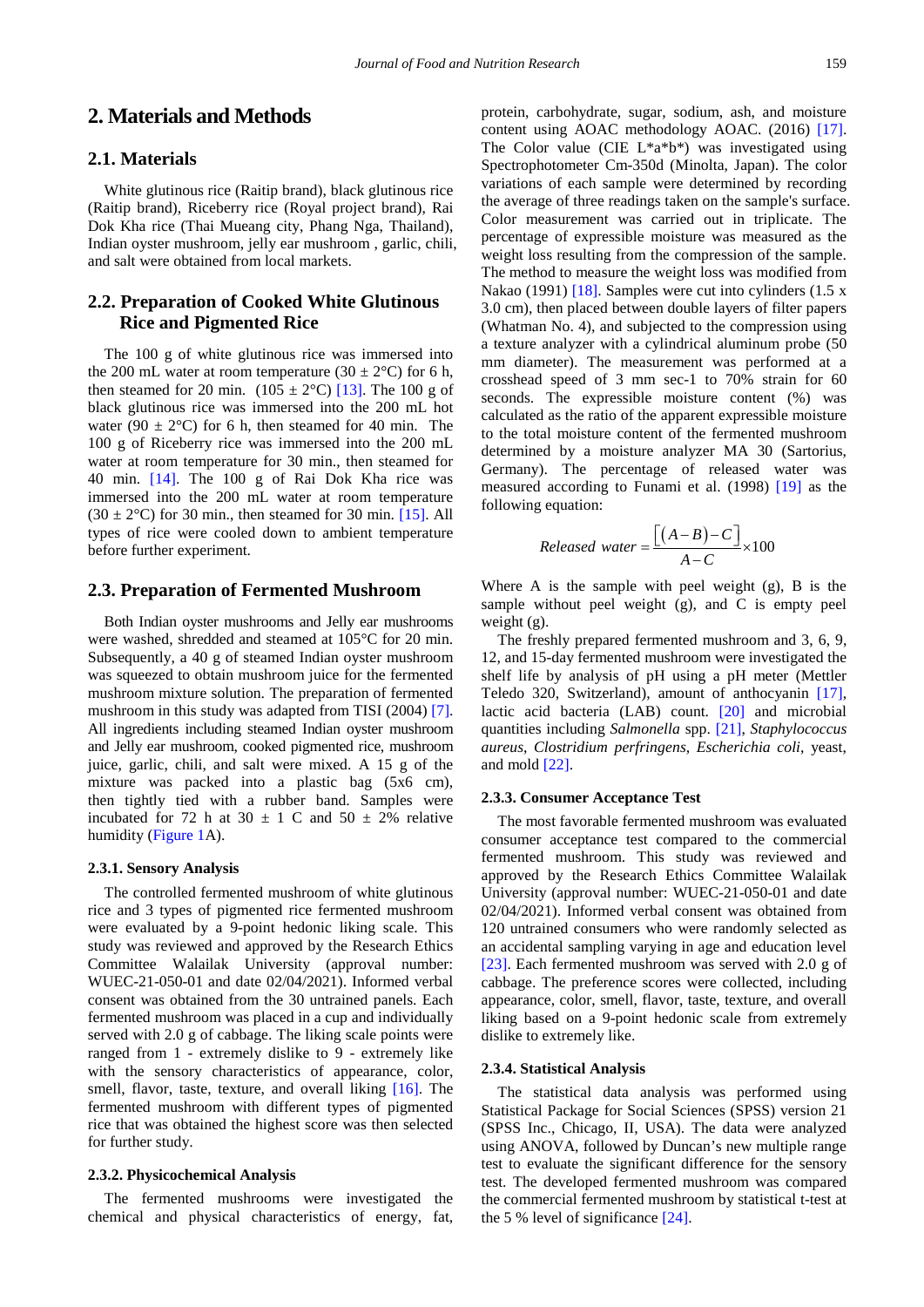<span id="page-2-0"></span>

**Figure 1.** Fermented mushroom with pigmented rice preparation procedure (A) and obtained products (B)

## **3. Results and Discussion**

# **3.1. Sensory Evaluation of Fermented Mushroom Mixing Pigmented Rice Substituted Non-pigmented Glutinous Rice**

Three types of pigmented rice, including black glutinous rice, Riceberry rice, and Rai Dok Kha rice were substituted with white glutinous rice to produce the fermented mushroom. The product of different pigmented rice for fermented mushrooms is demonstrated in [Figure 1B](#page-2-0). The sensory test evaluated the effect of other pigmented rice on fermented mushrooms. As shown in [Table 1,](#page-2-1) black glutinous fermented mushroom was the most favorable for all sensory characteristics ( $p \le 0.05$ ), with the score ranging from 7.47  $\pm$  1.01 to 8.30  $\pm$  0.53. This might be due to its smell and texture. In addition, the black glutinous rice is composed of abundant amylopectin resulting in slower decomposition of the fermentation process [\[15\].](#page-5-9) Our study

is consistent with Tubbiyam et al. (2019) [\[25\].](#page-5-19) This could be confirmed that black glutinous rice can be used as an alternative ingredient in fermented mushroom with no difference. Therefore, the black glutinous rice was chosen as the pigmented rice for fermented mushroom for further study.

## **3.2. Physicochemical Properties of Fermented Mushroom with Black Glutinous Rice**

The freshly prepared fermented mushroom and 15-day of fermented mushroom were investigated for chemical and physical compositions. As shown in [Table 2,](#page-3-0) the brightness (L \*) was decreased with the increase in the fermented day from  $43.54 \pm 0.09$  to  $42.85 \pm 0.10$ , whereas the redness  $(a^*)$  and yellowness  $(b^*)$  were increased with the decrease in the fermented day from  $3.78 \pm 0.10$  to 4.33  $\pm$  0.06 and 11.11  $\pm$  0.03 to 13.27  $\pm$  0.03, respectively. The higher a\* and b\* might be because the color of black glutinous rice changes from black purple to red-purplish during the fermentation [\[26,27\].](#page-5-20)

**Table 1. The acceptance level of white glutinous rice fermented mushroom and various kinds of pigmented rice fermented mushrooms.**

<span id="page-2-1"></span>

| Sensory Characteristics | Fermented mushroom             |                            |                         |                              |  |  |
|-------------------------|--------------------------------|----------------------------|-------------------------|------------------------------|--|--|
|                         | White glutinous rice (Control) | Black glutinous rice       | Riceberry rice          | Rai Dok Kha rice             |  |  |
| Appearance              | $6.34 \pm 0.88^b$              | $7.68 \pm 0.77^{\rm a}$    | $6.93 \pm 1.12^b$       | $6.53 \pm 0.23^b$            |  |  |
| Color                   | $6.97 \pm 1.04^b$              | $8.03 \pm 0.81^{\circ}$    | $7.07 \pm 0.91^{\rm b}$ | $6.73 \pm 0.38^b$            |  |  |
| Smell                   | $6.50 \pm 1.01^b$              | $7.70 + 1.24$ <sup>a</sup> | $6.53 + 1.20^b$         | $6.37 \pm 1.03^b$            |  |  |
| Flavor                  | $6.33 \pm 1.03^b$              | $7.47 \pm 1.01^{\circ}$    | $6.30 \pm 1.58^{\rm b}$ | $6.17 \pm 0.79^b$            |  |  |
| Taste                   | $6.00 + 1.11^b$                | $7.73 \pm 0.91^{\circ}$    | $6.47 + 1.66^b$         | $6.00 \pm 1.02^b$            |  |  |
| Texture                 | $6.20 \pm 0.89^b$              | $7.76 \pm 0.99^{\rm a}$    | $6.60 \pm 1.22^b$       | $6.50 \pm 0.94^b$            |  |  |
| Overall liking          | $6.37 \pm 0.81^{\circ}$        | $8.30 \pm 0.53^{\circ}$    | $6.97 \pm 1.25^{\rm b}$ | $6.47 \pm 0.78$ <sup>c</sup> |  |  |

**Remark:** <sup>a-c</sup> Mean followed by different letters within the same row significantly differ (p≤0.05).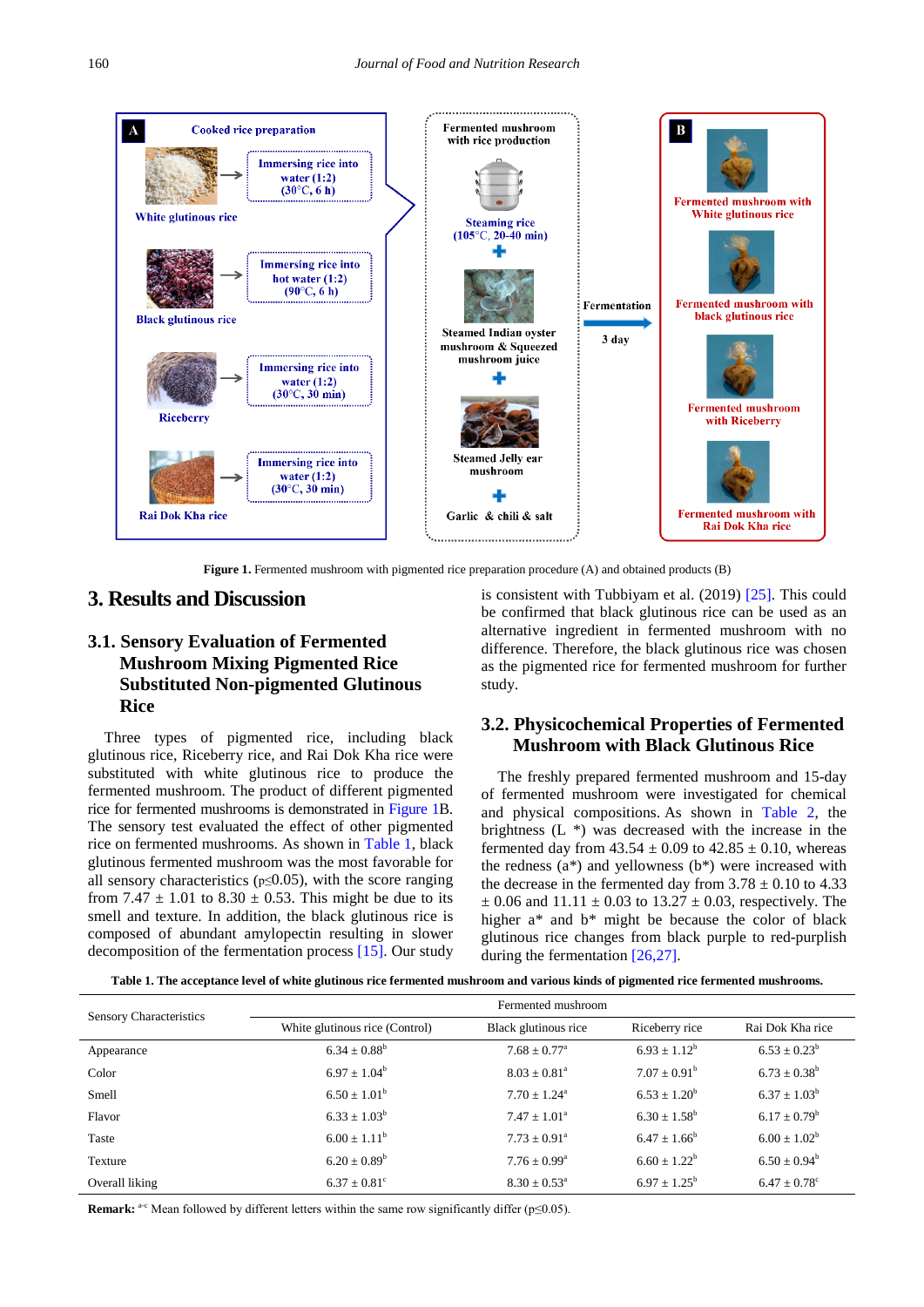| Table 2. Analysis results of the chemical composition and physical characteristics of 100 g of black glutinous rice fermented mushroom |  |  |  |
|----------------------------------------------------------------------------------------------------------------------------------------|--|--|--|
|                                                                                                                                        |  |  |  |

<span id="page-3-0"></span>

| Physicochemical properties               | $0$ -Day                 | 15-Day                       |
|------------------------------------------|--------------------------|------------------------------|
| Energy (Kcal)                            | 65.79                    | 69.38                        |
| Fat $(g)$                                | $0.27 \pm 0.01^b$        | $0.38 \pm 0.03^{\rm a}$      |
| Protein $(g)$                            | $4.12 \pm 0.01^b$        | $4.24 \pm 0.03^{\text{a}}$   |
| Total Carbohydrate (g)                   | $11.72 \pm 0.08^b$       | $12.25 \pm 0.01^{\circ}$     |
| Total sugar $(g)$                        | $0.82 \pm 0.02^a$        | $0.39 \pm 0.04^b$            |
| Sodium (mg)                              | $9,221.50 \pm 0.56^b$    | $10,269.66 \pm 0.58^{\circ}$ |
| Ash $(\%)$ <sup>ns</sup>                 | $2.93 \pm 0.02$          | $3.01 \pm 0.03$              |
| Moisture content $(g)$                   | $80.96 \pm 0.06^{\circ}$ | $80.12 \pm 0.05^{\rm b}$     |
| Color value                              |                          |                              |
| $L^*$                                    | $43.54 \pm 0.09^{\circ}$ | $42.85 \pm 0.10^b$           |
| $a^*$                                    | $3.78 \pm 0.10^b$        | $4.33 \pm 0.06^{\circ}$      |
| $h^*$                                    | $11.11 \pm 0.03^b$       | $13.27 \pm 0.03^{\circ}$     |
| Weight $loss(\%)^{ns}$                   | $0.00 \pm 0.00$          | $0.14 \pm 0.06$              |
| Percentage of Syneresis(%) <sup>ns</sup> | $0.20 \pm 0.00$          | $0.40 \pm 0.02$              |

**Remark:** a-b Mean followed by different letters within the same row significantly differ ( $p≤0.05$ ). <sup>ns</sup> no significant difference ( $p>0.05$ ).

The freshly prepared fermented mushroom preserved at  $30 \pm 2$ °C had the pH value of 4.97, while the 15-day fermented mushroom kept at  $4 \pm 2$ °C had the pH value of 3.86. Since the longer storage time provided the increase in acid level which resulted in the color change [\[28\].](#page-5-21) The percentage of weight loss and release of 15-day fermented mushrooms have risen. This might be attributed to the proteolysis of the muscle of protein at the acid condition leading to released water [\[29\].](#page-5-22) The energy, fat, protein, carbohydrate, sodium, and ash of 15-day fermented mushrooms rose from the freshly prepared fermented mushroom (0-day) since the fermentation could enhance protein solubility [\[30\].](#page-5-23) The sugar composition of 15-day fermented mushrooms decreased due to the metabolism of lactic acid bacteria [\[31,32\].](#page-5-24) The moisture contents of fermented mushrooms also decreased because of the influence of ionic strength on osmotic pressure [\[33\].](#page-5-25)

## **3.3. The Effect of Shelf-life of Fermented Mushroom**

The shelf life of black glutinous rice fermented mushroom was investigated at 0, 3, 6, 9, 12, 15 fermented days. As shown the [Figure 2,](#page-3-1) the pH value was consistently decreased with the increase in the fermented day due to lactic acid bacteria production under anaerobic conditions [\[34\].](#page-5-26) The lactic acid could produce the flavor of the fermented mushroom. The pH of 3-day fermented mushroom was lower than the limit of maximum permissible pH of 4.60 [\[35\].](#page-5-27) Considering the effect of shelf life on anthocyanin content as shown in [Table 3.](#page-4-2) Anthocyanin decreases that is no significant difference (p>0.05) with increased fermented days, probably because of anthocyanin degradation under acidic conditions [\[36\].](#page-5-28) On the other hand, anthocyanin provides good antioxidative activity at low pH [\[37\].](#page-5-29)

The effect of shelf life on microbial quantity was investigated including *Salmonella* spp., *Staphylococcus aureus, Clostridium perfringens, Escherichia coli,* yeast, and mold varying in the fermented days from 0 to 15. The 0-3 days fermented mushrooms were stored at room temperatures and fermented mushrooms were kept at  $4 \pm$ 2 °C during 4-15 days. As shown in [Table 4,](#page-4-3) *Salmonella* spp. was not found in the developed fermented mushroom for the whole 15 days, which was accepted as the standard permission [\[7\].](#page-5-2) *Staphylococcus aureus* and *Clostridium perfringens* were found at lower than 10 CFU g-1 . *Escherichia coli* was found at lower than 10 MPN g , which was below the established limit [\[7\].](#page-5-2) The amount of yeast and mold was detected at more than 10 CFU  $g^{-1}$  at longer 9 days, which exceeds the TISI standard. This indicates that the developed fermented mushroom could be stored for 9 days. Mutukwa et al. (2019) [\[38\]](#page-5-30) reported that blanching alone does not use chemicals. This may reduce the initial microbial count. This research steamed mushrooms alone also do not use chemicals, therefore, it can cause spoilage after 9 days of storage.

<span id="page-3-1"></span>

**Figure 2**. pH values (A) and amount of lactic bacteria (log cfu g<sup>-1</sup>) of fermented mushroom during 0 to 15-day of fermentation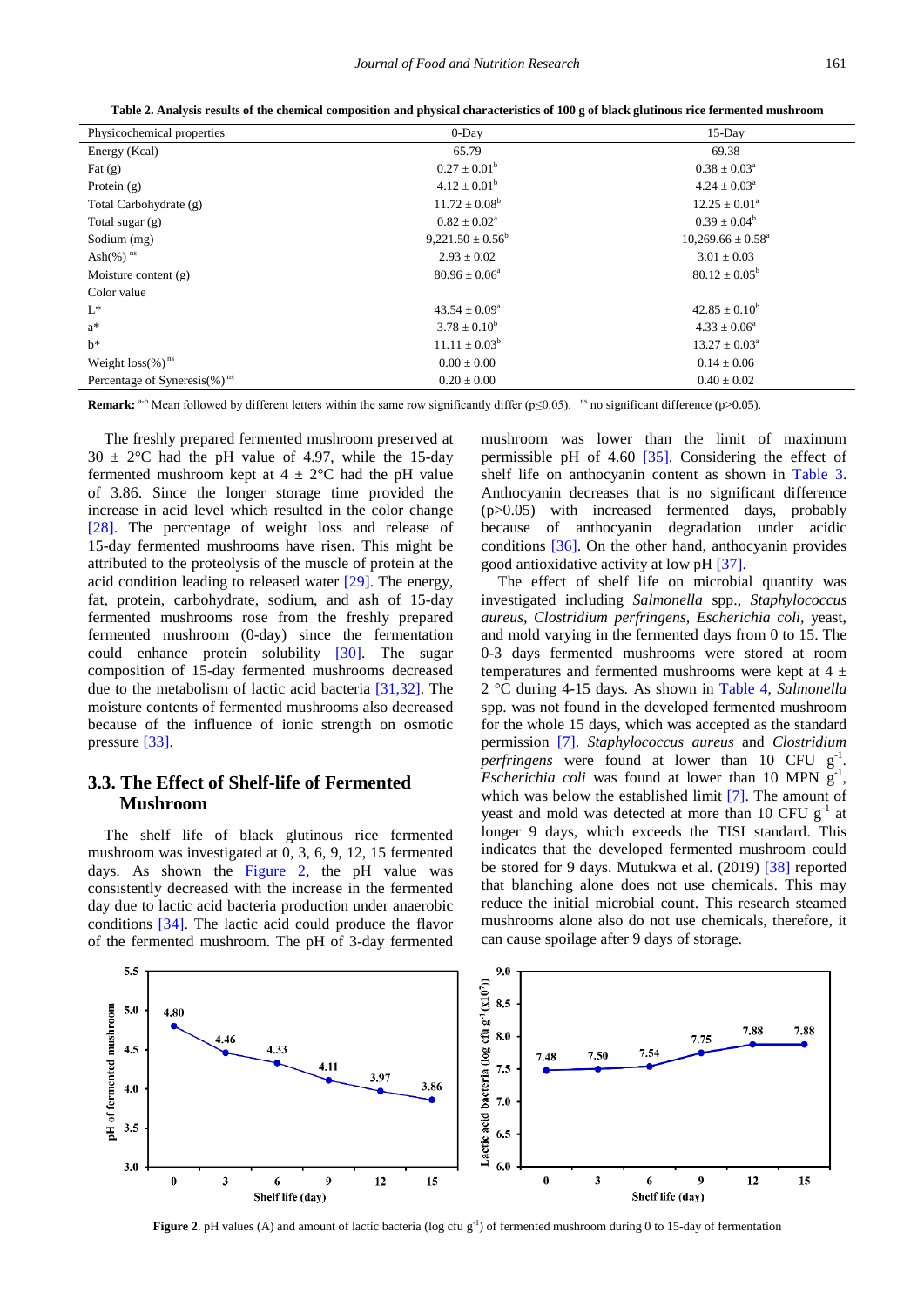<span id="page-4-2"></span>

| Day/Properties | Anthocyanin $(mg)^{ns}$     | $pH^{ns}$ | Bacterial group Lactic acid (colonies g <sup>-1</sup> ) |
|----------------|-----------------------------|-----------|---------------------------------------------------------|
| Day 0          | $14.49 \pm 0.05^{\circ}$    | 4.80      | $7.48 \times 10^{7}$                                    |
| Day 3          | $13.72 \pm 0.01^b$          | 4.46      | $7.50 \times 10^{7}$                                    |
| Day 6          | $13.71 \pm 0.03^b$          | 4.33      | $7.54 \times 10^{7}$                                    |
| Day 9          | $13.58 \pm 0.04^{\circ}$    | 4.11      | $7.75 \times 10^{7}$                                    |
| Day 12         | $13.56 \pm 0.03^{\circ}$    | 3.97      | $7.88 \times 10^{7}$                                    |
| Day 15         | $13.39 \pm 0.04^{\text{d}}$ | 3.86      | $7.88 \times 10^{7}$                                    |

**Table 3. Anthocyanin content, pH value, and lactic acid bacteria content of 100 g of fermented mushroom**

**Remark:** <sup>a-d</sup> Mean followed by different letters within the same row significantly differ (p≤0.05).

 $s$  no significant difference (p $>0.05$ ).

| Table 4. Microbial Analysis of fermented mushroom |  |  |
|---------------------------------------------------|--|--|
|---------------------------------------------------|--|--|

<span id="page-4-3"></span>

| type                                                | Day 0     | Day 3     | Dav 6     | Dav 9     | Day 12    | Day 15    |
|-----------------------------------------------------|-----------|-----------|-----------|-----------|-----------|-----------|
| <i>Salmonella</i> spp. (colonies $g^{-1}$ )         | Not found | Not found | Not found | Not found | Not found | Not found |
| <i>Staphylococcus aureus</i> (colonies $g^{-1}$ )   | $<$ 10    | $<$ 10    | $<$ 10    | $<$ 10    | $<$ 10    | $<$ 10    |
| <i>Clostridium perfringens</i> (colonies $g^{-1}$ ) | $<$ 10    | $<$ 10    | $<$ 10    | $<$ 10    | $<$ 10    | $<$ 10    |
| <i>Escherichia coli</i> (MPN $g^{-1}$ )             | $<$ 3.0   | <3.0      | <3.0      | <3.0      | <3.0      | <3.0      |
| Yeast and mold content (colonies $g^{-1}$ )         | $<$ 10    | $<$ 10    | $<$ 10    | $<$ 10    | >10       | >10       |

| Table 5. Consumer test of the black glutinous fermented mushroom $(n = 120)$ |  |  |  |
|------------------------------------------------------------------------------|--|--|--|
|------------------------------------------------------------------------------|--|--|--|

<span id="page-4-4"></span>

|                       |                          | Black glutinous fermented mushroom |                   | Commercial fermented mushroom |  |  |
|-----------------------|--------------------------|------------------------------------|-------------------|-------------------------------|--|--|
| Sensory attributes    | Scores                   | Preference level                   | Scores            | Preference level              |  |  |
| Appearance            | $7.45 \pm 1.14^{\circ}$  | Like Moderately                    | $7.10 \pm 1.29^b$ | Like Moderately               |  |  |
| Color                 | $7.45 \pm 1.30^a$        | Like Moderately                    | $7.24 + 1.25^b$   | Like Moderately               |  |  |
| Smell <sup>ns</sup>   | $6.91 \pm 1.43$          | Like Slightly                      | $6.74 \pm 1.38$   | Like Slightly                 |  |  |
| Flavor <sup>ns</sup>  | $7.05 + 1.28$            | Like Moderately                    | $6.86 \pm 1.35$   | Like Slightly                 |  |  |
| Taste                 | $7.12 + 1.27^{\text{a}}$ | Like Moderately                    | $6.87 + 1.22^b$   | Like Slightly                 |  |  |
| Texture <sup>ns</sup> | $7.04 \pm 1.31$          | Like Moderately                    | $6.90 \pm 1.16$   | Like Slightly                 |  |  |
| Overall liking        | $7.47 \pm 1.14^{\circ}$  | Like Moderately                    | $7.13 \pm 1.19^b$ | Like Moderately               |  |  |

**Remark:** <sup>a-b</sup> Mean followed by different letters within the same row significantly differ ( $p \le 0.05$ ). <sup>ns</sup> no significant difference (*P* > 0.05).

### **3.4. Consumer Test**

The consumer test was evaluated from 120 untrained consumers from Walailak University canteen. The age range included below 20 years (27 %), 21 - 30 years (57 %), 31 - 40 years (10 %), 41 - 50 years (4 %) and over 50 years (2 %). Most of educational levels was bachelor's degrees (82 %). The result is shown in [Table 5.](#page-4-4) The score of appearance, smell, color, flavor, taste, texture, and overall liking was at the level of slightly like to moderately like. The consumers gave an overall liking score of  $7.47 \pm 1.14$ which was higher than the expected score of 7.00. The sensory acceptability of the black glutinous fermented mushroom was compared with the commercial fermented mushroom showed that the black glutinous fermented mushroom was obtained a higher preferably significant overall liking score than the commercial fermented mushroom ( $p \le 0.05$ ). In addition, 77.50% of the untrained consumers were willing to purchase this product.

## **4. Conclusion**

The pigmented rice included black glutinous rice, Riceberry rice, and Rai Dok Kha rice, were successfully compared to non-pigmented glutinous rice to produce the fermented mushroom. The fermented mushroom with black glutinous rice had the most favorable sensory evaluation. The storage time affects the physical and chemical properties of the fermented mushroom including the decrease in pH, color change, and anthocyanin content reduction in the microbial quantities. The developed fermented mushroom could be stored at  $4 \pm 2^{\circ}$ C for 9 days. In addition, the developed fermented mushroom had a statistically significant favorable consumer test compared with the commercial fermented mushroom. Therefore, this product has the potential to be developed as the commercial product for future development.

## **Acknowledgements**

We would like to thank Walailak Culinary Training Center, Walailak University, Nakhon Si Thammarat, Thailand. for providing this research's scientific and technological equipment.

## **References**

- <span id="page-4-0"></span>[1] Pathak, R.K., Singh, D., Gupta, K.K. and Maurya, S., "Antiproliferative effectof Oyster mushroom, Pleurotus from Florida (misnomer) P. florida (Agaricomycetes) against HeLa and SIHA cervical cancer cells: Mushroom-boon for cancer therapies", *Biomedicine*, 39 (3). 491-496. Nov. 2019.
- <span id="page-4-1"></span>[2] De, A., Mridha, D., Bandopadhyay, B., Roychowdhury, T. and Pania, A.S., "Arsenic and its effect on nutritional properties of oyster mushrooms with reference to health risk assessment", *Biological Trace Element Research*, 199. 1170-1178. Jun. 2021.
- [3] Kaewnarin, K., Suwannarach, N., Kumla, J. and Lumyong, S., "Phenolic profile of various wild edible mushroom extracts from Thailand and their antioxidant properties, anti-tyrosinase and hyperglycaemic inhibitory activities", *Journal of Functional Foods*, 27. 352-364. Dec.2016.